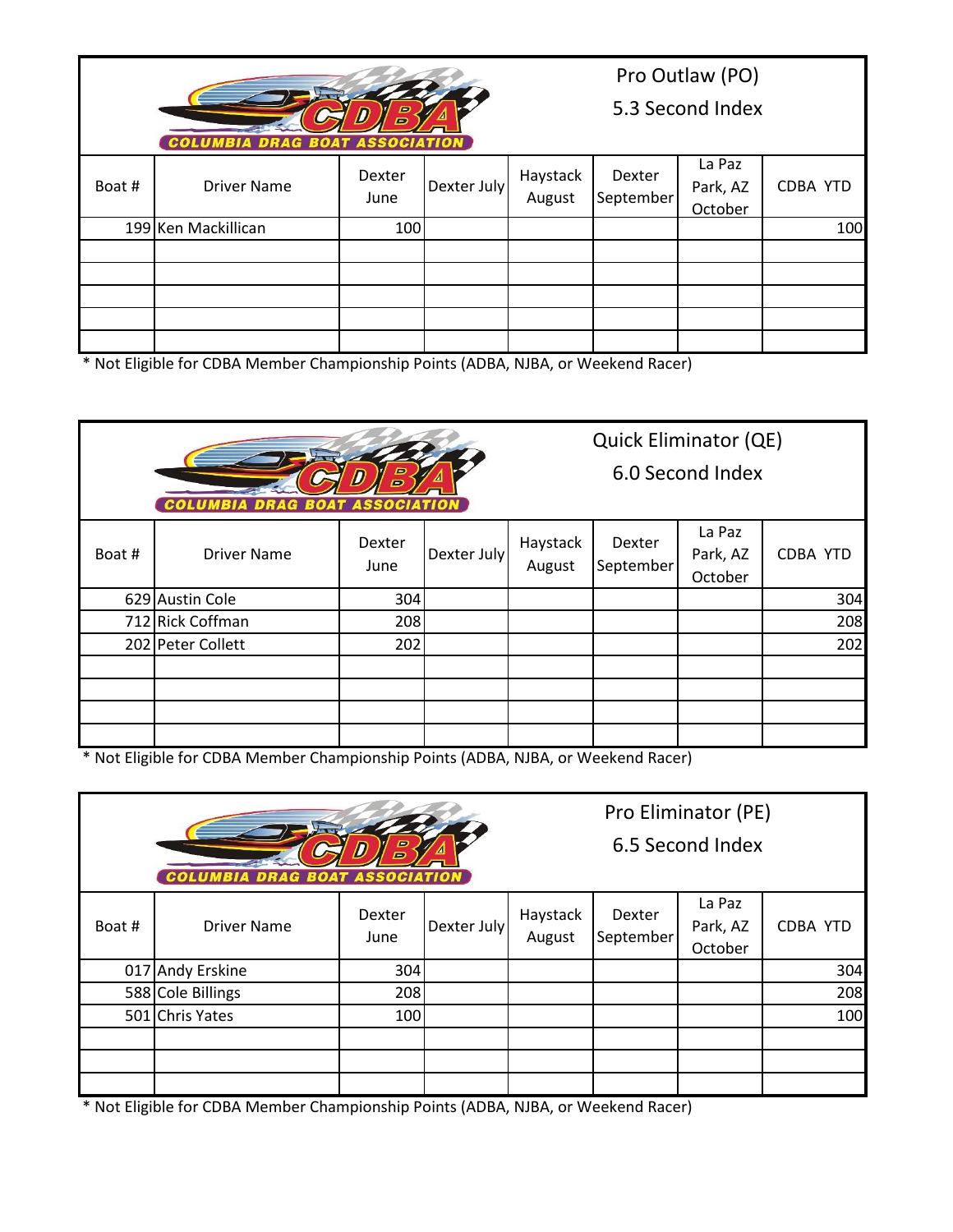|                                                 |                    | Top Eliminator (TE) |             |                    |                     |                               |                 |  |
|-------------------------------------------------|--------------------|---------------------|-------------|--------------------|---------------------|-------------------------------|-----------------|--|
| E<br>E<br><b>COLUMBIA DRAG BOAT ASSOCIATION</b> |                    |                     |             |                    | 7.0 Second Index    |                               |                 |  |
| Boat #                                          | <b>Driver Name</b> | Dexter<br>June      | Dexter July | Haystack<br>August | Dexter<br>September | La Paz<br>Park, AZ<br>October | <b>CDBA YTD</b> |  |
|                                                 | 180 Rob Temple     | 512                 |             |                    |                     |                               | 512             |  |
|                                                 | 777 Brian Reinhart | 416                 |             |                    |                     |                               | 416             |  |
|                                                 | *786 Bill Erkelens | 308                 |             |                    |                     |                               | 308             |  |
|                                                 | 761 Joe Willis     | 210                 |             |                    |                     |                               | 210             |  |
|                                                 | 535 Steve Ziebert  | 100                 |             |                    |                     |                               | 100             |  |
|                                                 | 494 Terry Bilow    | 100                 |             |                    |                     |                               | 100             |  |
|                                                 | 189 Travis Farber  | 100                 |             |                    |                     |                               | 100             |  |
|                                                 |                    |                     |             |                    |                     |                               |                 |  |

\* Not Eligible for CDBA Member Championship Points (ADBA, NJBA, or Weekend Racer)

| E<br><b>COLUMBIA DRAG BOAT ASSOCIATION</b> |                     |                |             |                    | Modified Eliminator (ME) | 8.0 Second Index              |                 |
|--------------------------------------------|---------------------|----------------|-------------|--------------------|--------------------------|-------------------------------|-----------------|
|                                            | <b>Driver Name</b>  | Dexter<br>June | Dexter July | Haystack<br>August | Dexter<br>September      | La Paz<br>Park, AZ<br>October | <b>CDBA YTD</b> |
| 327                                        | <b>Gary Henning</b> | 410            |             |                    |                          |                               | 410             |
|                                            | 401 Kyle Harder     | 306            |             |                    |                          |                               | 306             |
|                                            | 712 Dennis Flint    | 204            |             |                    |                          |                               | 204             |
|                                            | 73 Tom Blaettler    | 202            |             |                    |                          |                               | 202             |
|                                            |                     |                |             |                    |                          |                               |                 |
|                                            |                     |                |             |                    |                          |                               |                 |

\* Not Eligible for CDBA Member Championship Points (ADBA, NJBA, or Weekend Racer)

|       | <b>COLUMBIA DRAG BOAT ASSOCIATION</b> |                | Stock Eliminator (SE) | 9.0 Second Index   |                     |                               |          |
|-------|---------------------------------------|----------------|-----------------------|--------------------|---------------------|-------------------------------|----------|
| Boat# | <b>Driver Name</b>                    | Dexter<br>June | Dexter July           | Haystack<br>August | Dexter<br>September | La Paz<br>Park, AZ<br>October | CDBA YTD |
|       |                                       |                |                       |                    |                     |                               |          |
|       |                                       |                |                       |                    |                     |                               |          |
|       |                                       |                |                       |                    |                     |                               |          |

\* Not Eligible for CDBA Member Championship Points (ADBA, NJBA, or Weekend Racer)